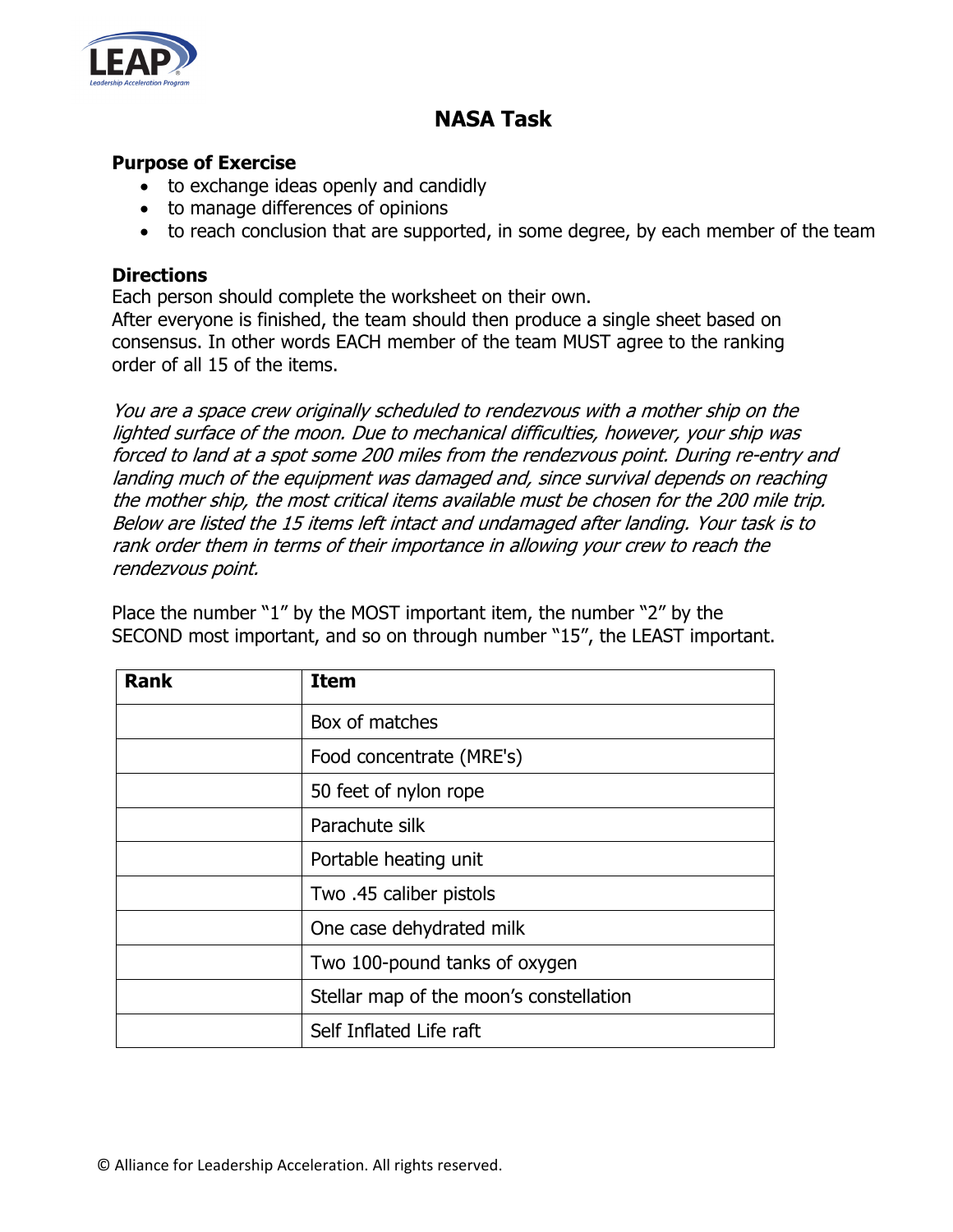

| Magnetic compass                           |
|--------------------------------------------|
| 5 gallons of water                         |
| Signal flares                              |
| First aid kit containing injection needles |
| Solar powered FM receiver transmitter      |

## **Scoring Key for NASA Moon Exercise**

Listed below are the correct ranking for the "Lost on the Moon" items, along with the reasons for the rankings provided by the NASA space survival unit.

| <b>Rank</b> | <b>Item</b>                                      | Reason                                               |
|-------------|--------------------------------------------------|------------------------------------------------------|
| 15          | Box of matches                                   | Little or no use on the moon                         |
| 4           | Food concentrate (MRE's - Meals<br>Ready to Eat) | Supply daily food required                           |
| 6           | 50 feet of nylon rope                            | Useful in tying injured, help in climbing            |
| 8           | Parachute silk                                   | Shelter against sun's rays                           |
| 13          | Portable heating unit                            | Useful only if party landed on dark side             |
| 11          | Two .45 caliber pistols                          | Self-propulsion devices could be made from<br>them   |
| 12          | One case dehydrated milk                         | Food, mixed with water for drinking                  |
| 1           | Two 100-pound tanks of oxygen                    | Fills respiration requirement                        |
| 3           | Stellar map of the moon's constellation          | One of the principle means of<br>finding directions  |
| 9           | Self Inflated Life raft                          | CO bottles for self propulsion across chasm,<br>etc. |